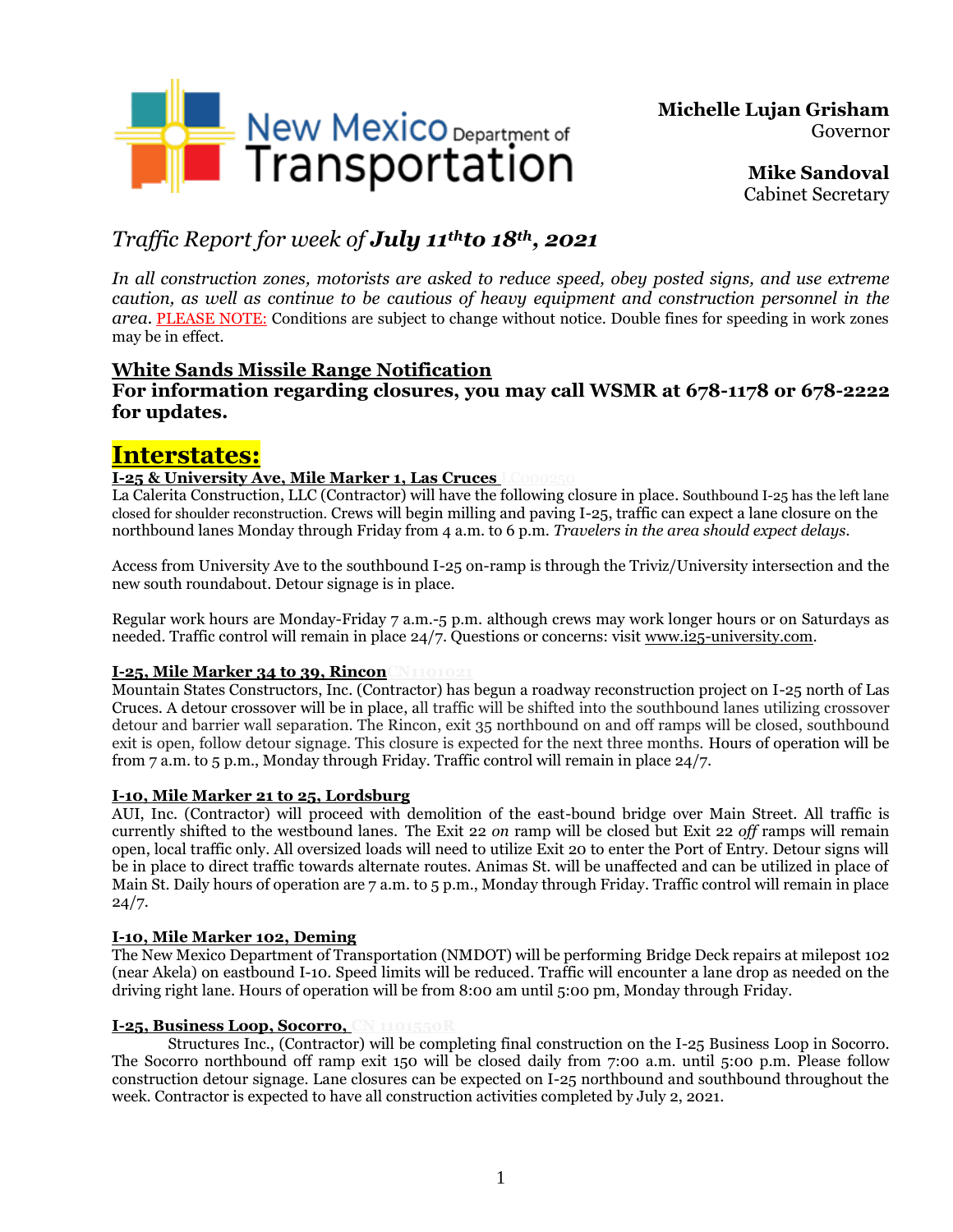## **US Roadways:**

### **US 70 at Mesa Grande Road & Del Ray Blvd, Las Cruces**

A-Mountain Construction (Contractor) will proceed with the replacement of curb ramps in accordance with Public Right-of Way Accessibility Guidelines (PROWAG) along US 70 and major cross streets. The intersections of Mesa Grande Drive and Del Ray Blvd. along the Bataan Memorial frontage road are next to receive this update. Crews will work overnight from 7:30 p.m. until 6 a.m., Sunday through Friday. Reduce your speed and use caution for employees and equipment in the construction zone.

### **US 180, Mile Marker 114 to 115, Silver CityCN1101450**

James Hamilton Construction Company (Contractor) will be continuing roadwork on US 180. Traffic can expect a lane closure on the eastbound and westbound lanes as well as shoulder work throughout the intersection on US 180 and 32nd Street. Contractor hours of operation will be Monday through Friday from 7:00 a.m. till 5:00 p.m. This project is estimated to be completed by end of summer 2021.

## **State Roadways:**

### **NM 273 Mile Marker 2, Sunland Park**

The New Mexico Department of Transportation (NMDOT) will be performing roadway repairs on NM 273 "McNutt Road" at milepost 2. The driving right lane is expected to be closed through July 30<sup>th</sup>. Motorists are asked to reduce speed, obey posted signs, and be cautious of personnel and equipment in the area.

### **NM 338 Mile Marker 20 to 21, South of Cotton City**

The New Mexico Department of Transportation (NMDOT) will be performing "Crack Sealing operations" on NM 338 from milepost 20 to 21 in Hidalgo Co just south of Cotton City. Speed limits will be reduced. Traffic will encounter a flagging operation Monday through Thursday from 8:00 am until 4:00 pm.

### **NM 152 Bridge Replacement, Hillsboro**

The Federal Highway Administration ‐ Central Federal Lands Highway Division (FHWA‐CFLHD) has started replacement of truss bridges project on NM 152. The two existing bridges on NM 152 are between Hillsboro and Kingston. The bridges are located five (MP 46) and seven (MP43) miles west of Hillsboro within Sierra County. The contractor has begun constructing detours on NM 152. Slow down and use caution in the area. Watch for shoulder work and large trucks turning on the roadway. Crews have closed the bridge near milepost 43. A shoofly style detour as well as temporary traffic signals will be in place 24/7 for traffic control. Contractor's hours are Monday through Friday from 7:00 a.m. until 5:00 p.m.

### **NM 404 and I-10 Bridge Replacement, Anthony E100202**

AUI, Inc. (Contractor) is continuing with roadwork and replacement of the NM 404 Bridge over I-10 at milepost 162, Anthony exit. Detours for I-10 EB exit/entrance ramps at the Anthony exit are now in operation, motorists should be on alert for the new traffic pattern at the intersection with NM 404. Traffic should expect lane closures on I-10 eastbound and westbound. Hours of operation will be from 7:00 a.m. until 5:00 p.m., Monday through Friday. Traffic control will remain in place 24/7.

### **NM 187 "El Camino Real", Mile Marker 16.93 to 31.1, Arrey-Caballo**

FNF Construction, Inc. (Contractor) is continuing with replacement of Bridges located in Arrey and Caballo. A shoo-fly diversion is in place at King Canyon (MP 20) and at Seco Creek (MP 26.6). NM 187 is completely open to traffic. Contractor's hours of operation will be from 7:00 am to 5:00 pm Monday to Friday.

# **Chip Seal Projects, Grant Co:**

The New Mexico Department of Transportation (NMDOT) will be performing "Fog Sealing and Brooming" operations in Grant Co. Speed limits will be reduced, no center stripe with loose gravel on roadway. Traffic will encounter lane drops with pilot car and flagging operations.

Roadways affected will be:

**NM 211 from milepost 0 to 6, in Gila, ready for fog sealing operations NM 153 from milepost 0 to 3.7, Turkey Creek Road, ready for fog sealing operations NM 293 from milepost 0 to 4.9, Box Canyon Road, ready for fog sealing operations NM 78 from milepost 0 to 15, Mule Creek Road, fog seal complete, ready for striping NM 159 from milepost 12 to 0, Mogollon, ready for fog sealing operations**

# **City of Las Cruces Projects:**

Tashiro Drive is scheduled to undergo utilities and roadway reconstruction by Morrow Enterprises, Inc., as part of